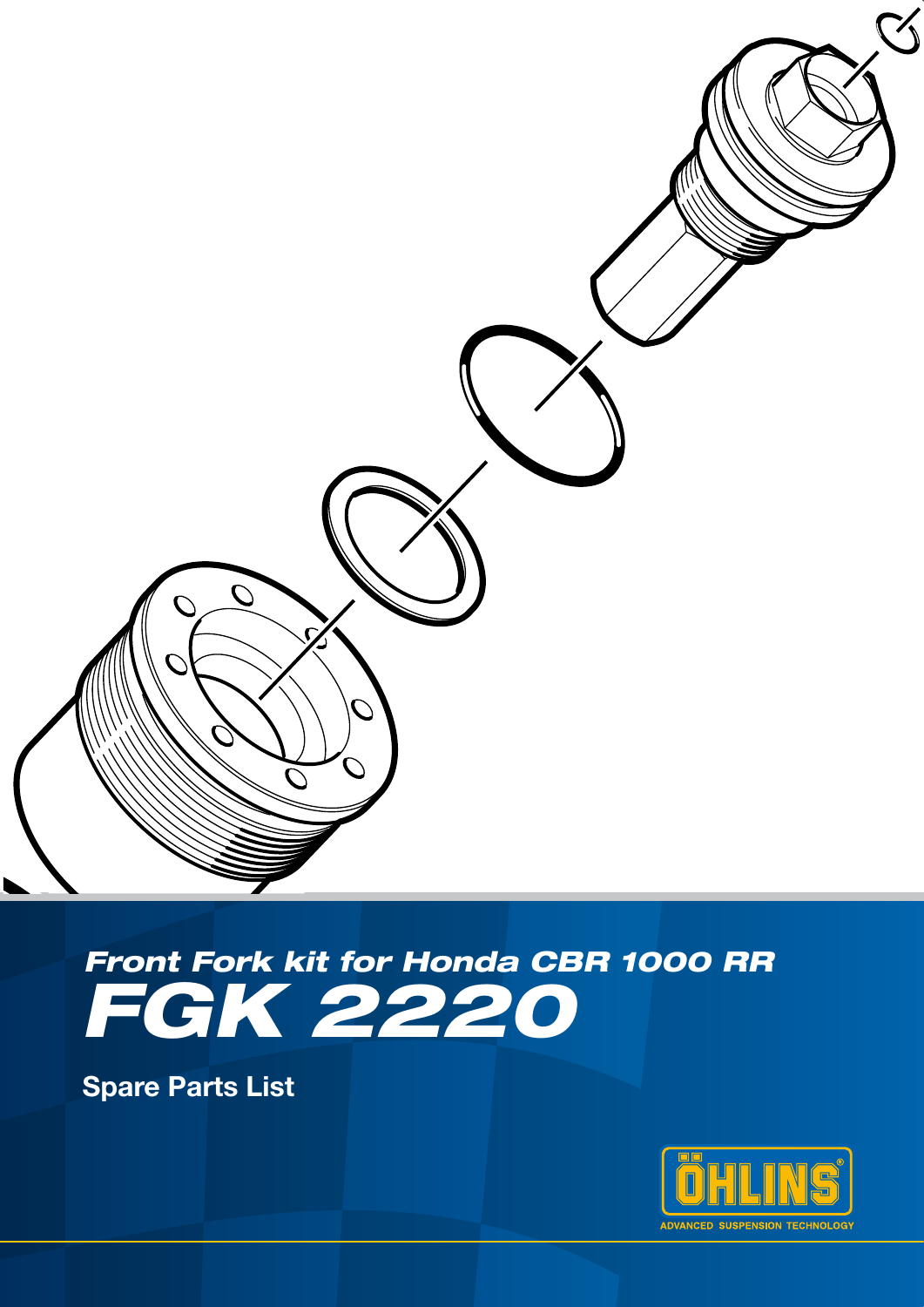# FGK 2220

#### Safety Precautions

#### Note!

*The front fork is a very important part of the vehicle and will therefore affect the stability of the vehicle.* 

*Read and make sure that you understand the information in this manual and the mounting instructions before you use this product. If you have any questions regarding installation or maintenance please contact your nearest Öhlins dealer.*

*Öhlins Racing AB can not be held responsible for any damage to the front fork, vehicle, other property or injury to persons, if the instructions for installing and maintenance are not followed exactly.*

#### **△Warning!**

*This product was developed and designed exclusively for a specific vehicle model and should only be installed on the intended vehicle model in its original condition as delivered from the vehicle manufacturer.*

*This product contains pressurized nitrogen gas (N2 ). Do not open, service or modify this product without proper education (authorized Öhlins dealer/distributor) or proper tools.*

 *After installing this product, take a test ride at low speed to make sure that your vehicle has maintained its stability.*

#### Note!

*When working on this product, always consult your Vehicle Service Manual.*

*This Manual should be considered as a part of the product and should therefore accompany the product throughout its life cycle.*

## Safety Symbols

In this manual, mounting instructions and other technical documents, important information concerning safety is distinguished by the following symbols:

#### $\triangle$

*The Safety Alert Symbol means: Warning! Your safety is involved.*

#### **△Warning!**

*The Warning Symbol means: Failure to follow warning instructions can result in severe or fatal injury to anyone working with, inspecting or using the front fork, or to bystanders.*

#### <sup>(11</sup><sub>2</sub> Caution!

*The Caution Symbol means: Special precautions must be taken to avoid damage to the front fork.*

#### Note!

*The Note Symbol indicates information that is important regarding procedures.*

© Öhlins Racing AB. All rights reserved. Any reprinting or unauthorized use without the written permission of Öhlins Racing AB is prohibited. Printed in Sweden.

# **Contents**

| Fig 1 - Top cap        | 3 |
|------------------------|---|
| Fig 2 - Shaft Assembly | 4 |
| Fig 3 - Damping unit   | 5 |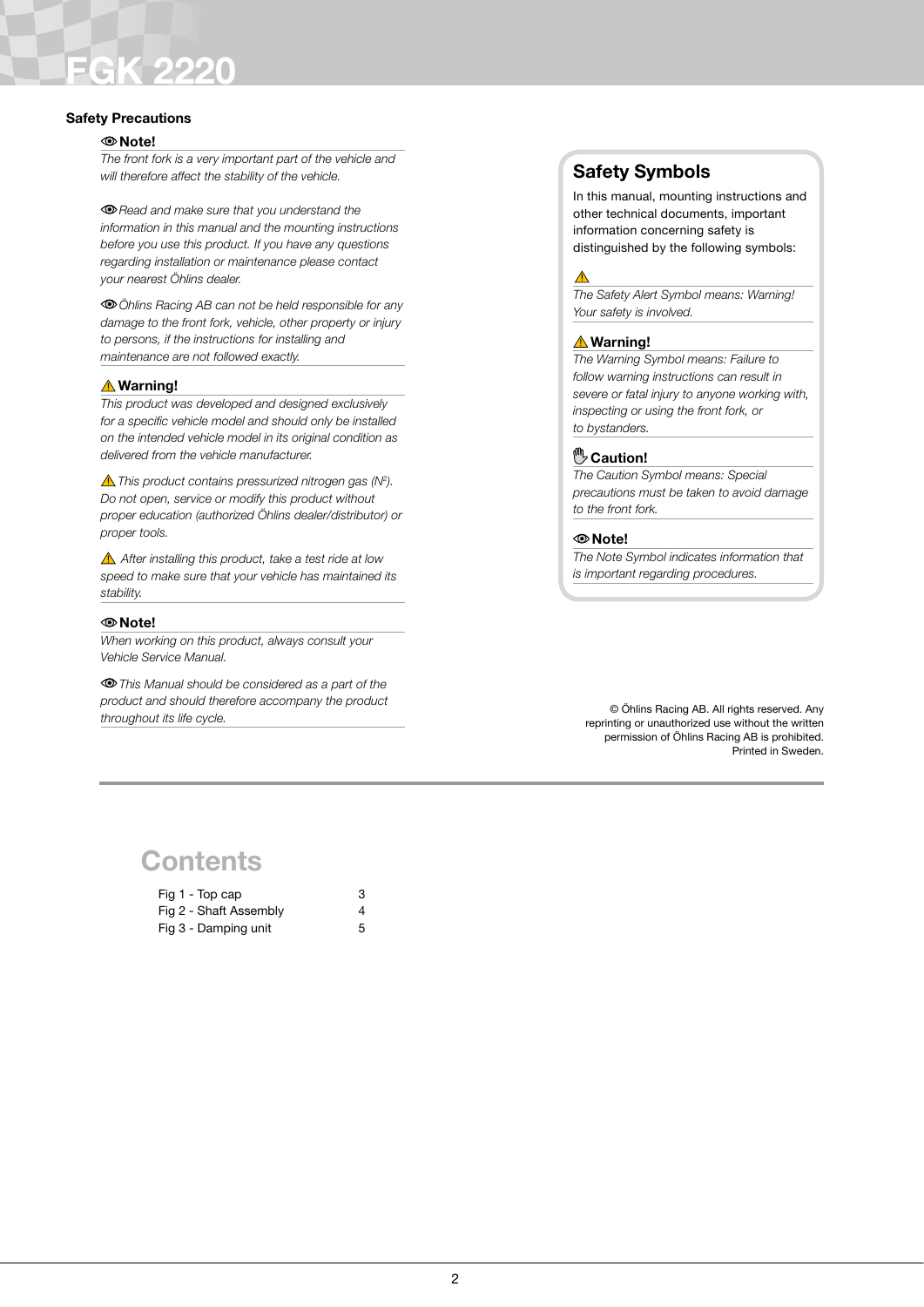# Figure 1 - Top Cap



| Pos      | Part No  | Pcs            | <b>Description</b> | <b>Notes</b> |
|----------|----------|----------------|--------------------|--------------|
| $1 - 1$  | 01473-01 | 2              | Circlip            |              |
| $1 - 2$  | 00577-01 | 2              | O-ring             |              |
| $1 - 3$  | 01467-02 | $\overline{2}$ | Adjuster           |              |
| $1 - 4$  | 00884-04 | 4              | Ball               |              |
| $1 - 5$  | 01474-01 | 2              | Spring             |              |
| $1 - 6$  | 03312-07 | 1              | Adjuster           | comp.        |
| $1 - 6$  | 03312-08 | 1              | Adjuster           | rebound      |
| $1 - 7$  | 00338-72 | 2              | O-ring             |              |
| $1-8$    | 03309-01 | $\overline{2}$ | Shim               |              |
| $1 - 9$  | 21653-07 | 2              | Housing            |              |
| $1 - 10$ | 00576-02 | $\overline{2}$ | $O$ -ring          |              |
| $1 - 11$ | 03309-01 | 2              | Shim               |              |
| $1 - 12$ | 03317-01 | 8              | Spring washer      |              |
| $1 - 13$ | 03313-01 | 2              | Nut                |              |
| $1 - 14$ | 03315-01 | 2              | Preload socket     |              |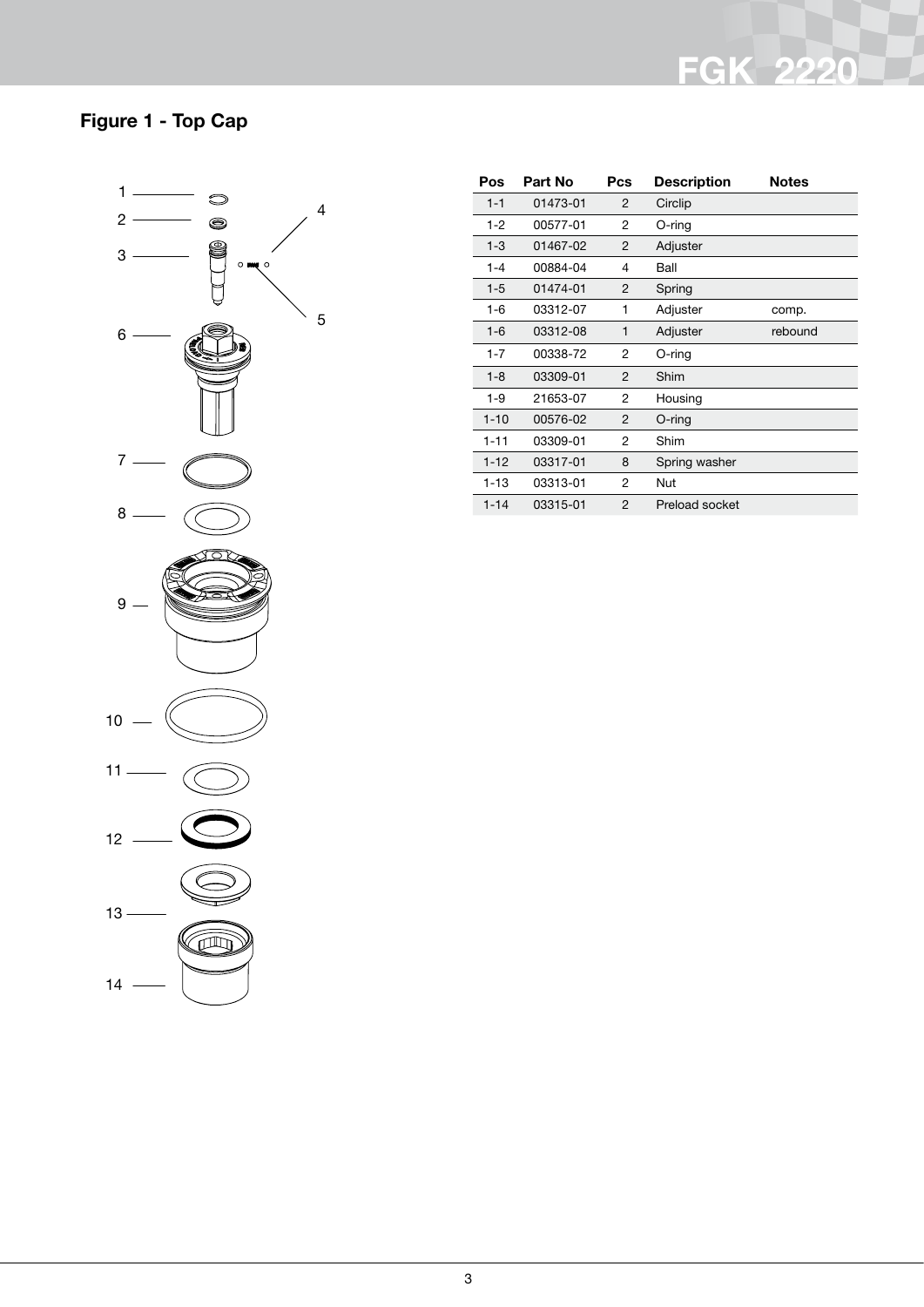### Figure 2 - Shaft Assembly



| $\mathcal{L}$       |
|---------------------|
| — 13                |
| ⋗<br>$-14$          |
| $-15$<br>ン          |
| $-16$               |
| $-17$               |
| $-18$               |
| - 19                |
| - 20                |
| – 21<br>⋑           |
| $-22$<br>O)         |
| $\odot$ $-$ 23      |
| $\bigcirc$<br>$-24$ |
| $\bigotimes$ $-$ 25 |
| $\frac{1}{10}$ - 26 |

| Pos      | <b>Part No</b> | Pcs            | <b>Description</b>    | <b>Notes</b>  |
|----------|----------------|----------------|-----------------------|---------------|
| $2 - 1$  | 03316-02       | 2              | Spring support        |               |
| 2-2      | 08790-85       | 2              | Spring                | or 04744-85   |
|          | 08790-90       | $\overline{c}$ | Spring                | or 04744-90   |
|          | 08790-95       | 2              | Spring                | or 04744-95   |
|          | 08790-10       | 2              | Spring                | or 04744-10   |
|          | 08790-05       | 2              | Spring                | or 04744-05   |
|          | 08790-11       | 2              | Spring                | or 04744-11   |
| $2 - 3$  | 01438-04       | 4              | Guide ring            |               |
| $2 - 4$  | 01460-70       | 2              | Preload tube          |               |
| $2 - 6$  | 03314-12       | 2              | Shaft extension       |               |
| $2 - 7$  | 00338-76       | $\overline{2}$ | $O$ -ring             |               |
| 2-8      | 02366-08       | 2              | Adjustment rod        |               |
| $2 - 9$  | 21637-01       | 2              | Shaft                 |               |
| 2-10     | 01698-15       | 2              | Needle                |               |
| $2 - 11$ | 00438-31       | $\overline{2}$ | $O$ -ring             |               |
| $2 - 12$ | 02322-01       | 2              | Spring                |               |
| $2 - 13$ | 21663-01       | 2              | Guide sleeve          |               |
| $2 - 14$ | 21620-xx       |                | Spacer                | See Spec.card |
| $2 - 15$ | 21620-xx       |                | Spacer                | See Spec.card |
| $2 - 16$ | 21620-xx       |                | Spacer                | See Spec.card |
| $2 - 17$ | 01580-01       | 2              | Bump rubber           |               |
| $2 - 18$ | 21647-01       | $\overline{2}$ | Seal head             |               |
| $2 - 19$ | 00110-03       | 2              | <b>Bushing</b>        |               |
| 2-20     | 00438-28       | 2              | O-ring                |               |
| $2 - 21$ | 21620-xx       | $\overline{4}$ | Spacer                | See Spec.card |
| $2 - 22$ | 21620-xx       | 2              | Spacer                | See Spec.card |
| $2 - 23$ | 21620-xx       | 2              | Spacer                | See Spec.card |
| $2 - 24$ | 01653-01       | 2              | Sleeve top out spring |               |
| $2 - 25$ | 01585-01       | 2              | Top out spring        |               |
| $2 - 26$ | 01654-03       | 2              | Piston holder         |               |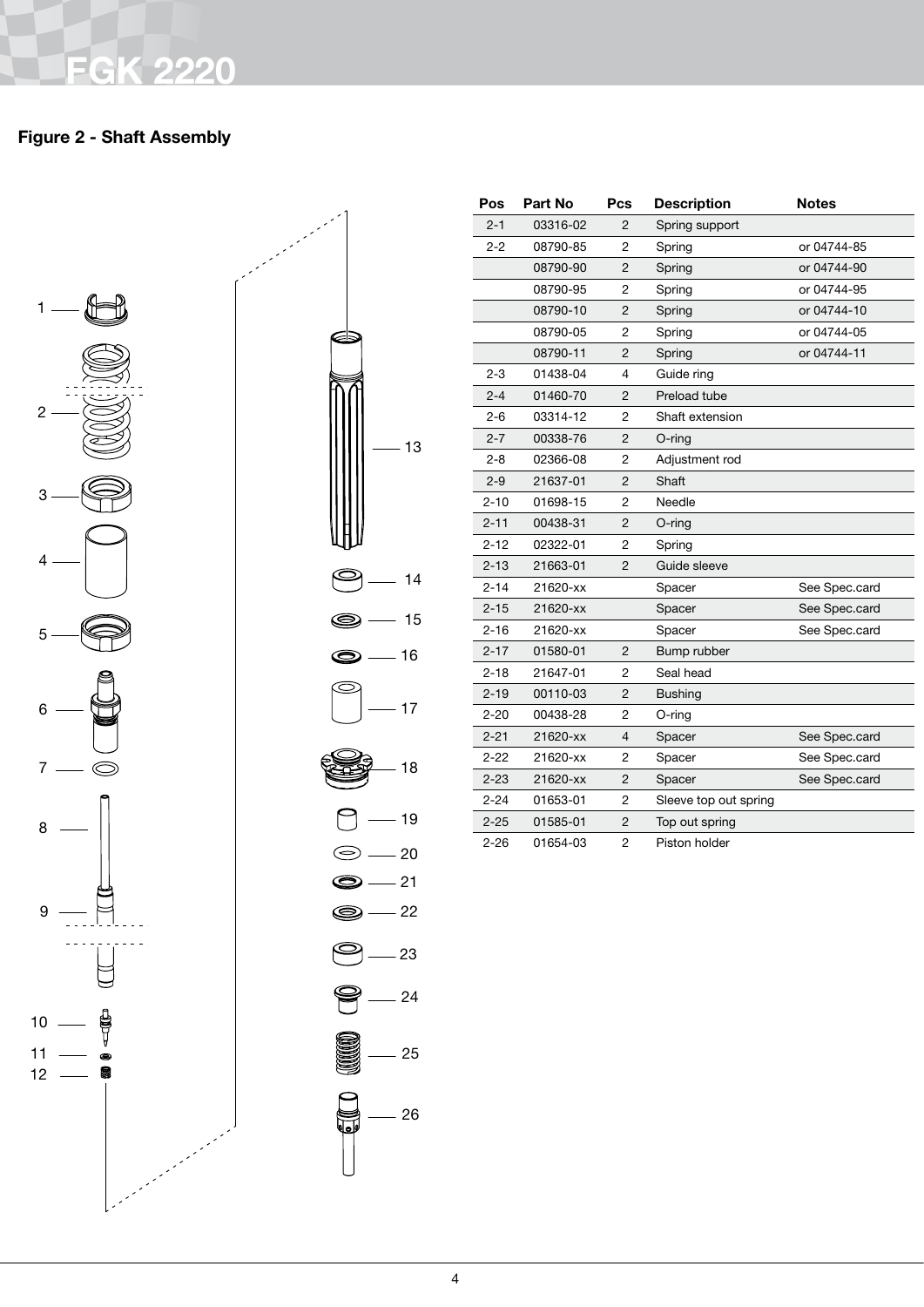### Figure 3 - Damping unit





| Pos      | <b>Part No</b> | Pcs            | <b>Description</b> | <b>Notes</b>  |
|----------|----------------|----------------|--------------------|---------------|
| $3 - 1$  | 01652-xx       | 1              | Clamp washer       | See Spec.card |
| $3 - 2$  |                |                | Shim stack         | See Spec.card |
| $3 - 3$  | 21645-10       | 1              | Piston             | Compression   |
| $3 - 4$  | 01447-03       | 1              | Piston ring        | Compression   |
| $3 - 5$  | 00520-26       | $\mathbf{1}$   | Check valve shim   | Compression   |
| $3-6$    | 01693-03       | 1              | Check valve spring | Compression   |
| $3 - 7$  | 01669-06       | 1              | Sleeve             | Compression   |
| $3 - 8$  | 01672-01       | 1              | Spring collar      | Compression   |
| $3-9$    | 00120-01       | 1              | Washer             | Compression   |
| $3 - 10$ | 01674-01       | 3              | Washer             | Compression   |
| $3 - 11$ | 01657-01       | 1              | <b>Nut</b>         | Compression   |
| $3 - 12$ | 21646-01       | 1              | Cylinder tube      | Compression   |
| $3 - 13$ | 01672-01       | $\mathbf{1}$   | Spring collar      | Rebound       |
| $3 - 14$ | 01669-06       | 1              | Sleeve             | Rebound       |
| $3 - 15$ | 01693-03       | $\mathbf{1}$   | Check valve spring | Rebound       |
| $3 - 16$ | 00520-26       | 1              | Check valve shim   | Rebound       |
| $3 - 17$ | 21645-10       | 1              | Piston             | Rebound       |
| $3 - 18$ |                |                | Shim stack         | See Spec.card |
| $3 - 19$ | 01447-03       | $\mathbf{1}$   | Piston ring        | Rebound       |
| $3 - 20$ | 00641-xx       | 1              | Clamp washer       | See Spec.card |
| $3 - 21$ | 01674-01       | 4              | Washer             | Rebound       |
| $3 - 22$ | 01657-01       | 1              | Nut                | Rebound       |
| $3 - 23$ | 21646-01       | 1              | Cylinder tube      | Rebound       |
| $3 - 24$ | 21648-03       | 2              | Adaptor            |               |
| $3 - 25$ | 21650-04       | $\overline{2}$ | Adaptor            |               |
| $3 - 26$ | 00338-40       | 2              | O-ring             |               |
| $3 - 27$ | 21652-02       | $\overline{2}$ | Plug               |               |

 $-26$ 

 $-27$